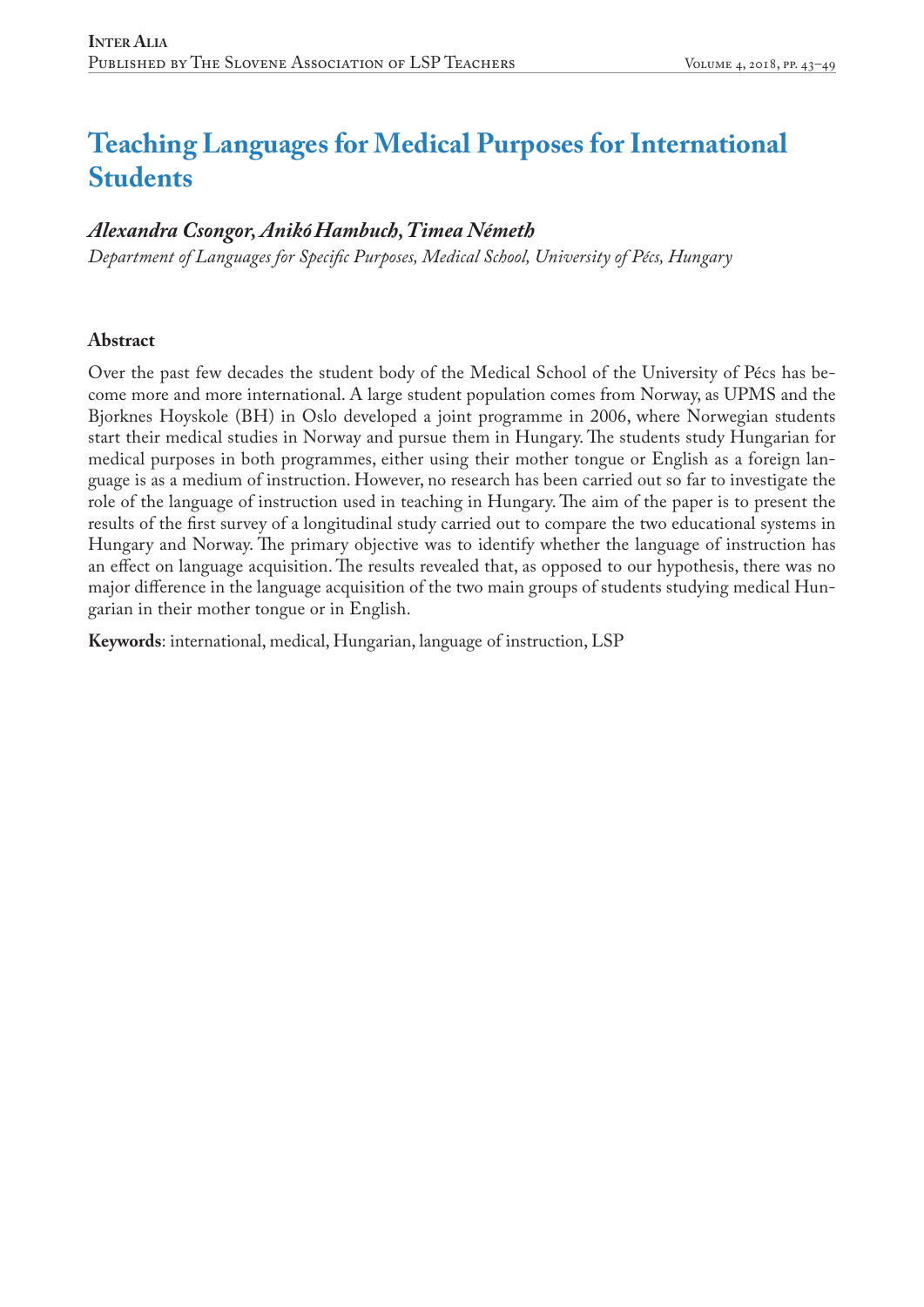### **1 Introduction**

Teaching Languages for Specific Purposes (LSP) has become more complex recently, and it is an outstanding task due to the constant change and development of the modern and international higher education environment. Therefore, studies should focus on the cultural aspects of language teaching and on teaching methods meeting the needs of the new generations. This is particularly important in an intercultural setting, where educators now recognize the importance of being adequately prepared to work with students originating from different cultural backgrounds. The present longitudinal follow-up Norwegian-Hungarian comparative study aims to scrutinize the teaching of Hungarian for Medical Purposes from the perspectives of Norwegian, German and English as languages of instruction. An online questionnaire and oral tests were conducted, focusing on students' development in Hungarian as a second language for medical purposes. Student surveys serve as a proper platform to collect and analyse data, as well as to compare and contrast student populations with different backgrounds.

#### **1.1 Higher education across the globe**

For several decades, higher education worldwide has been transforming from national into international institutions (Németh & Szántóné, 2016). Universities and colleges offer their services not only to the local market,but recruit potential students from all over the world. The European student environment is also undergoing radical changes. More and more students go to study abroad either through various bilateral agreements, European Union-level mobility programmes, such as the Erasmus programme, or as international, degree-seeking students. Globalization and world-wide migration are also part of the reason why the scope of higher education has completely changed, thus enabling increased contact of diverse cultures (Németh et al., 2009).

As a consequence, the number of international students has been increasing quickly. In 2001, there were only one million students studying in a country, which was not their native land, but their number grew to 3.7 million by 2009 (Rekettye & Pozsgai, 2015). According to the estimation of UNE-SCO, by 2025, there will be eight million international students studying abroad (UNESCO, 2009). "Since English has become the lingua franca in almost all fields of science and professions, universities in English speaking countries, especially those of the United States and the United Kingdom, have a leading advantage" (Rekettye & Pozsgai, 2015, p. 13). This has prompted several universities in non-English speaking parts of the world to launch their programmes not only in their local languages, but in English as well.

#### **1.2 Higher education in Hungary**

With each passing year, Hungary is becoming increasingly multicultural. Comparing the latest census data with that of 2001, there is a significant increase in the number of foreign nationals residing in the country, whereas the number of those claiming to be Hungarian has decreased by more than a million (KSH, 2013).

Hungarian higher education has also undergone radical changes in the past twenty years. There is a significant demographic decline in the population. Based on the latest census data (KSH, 2012), the number of young people, who are the potential target of Hungarian higher education, has been decreasing significantly. In the age group of 20 and 24, their number decreased by 24% between 1980 and 2011, whilst in the age group of 25 and 29, the decrease is even higher, 31%. One explanation may be migration. Since Hungary joined the European Union in 2004, these age groups have been the most likely to migrate to more developed countries and settle there for shorter or longer periods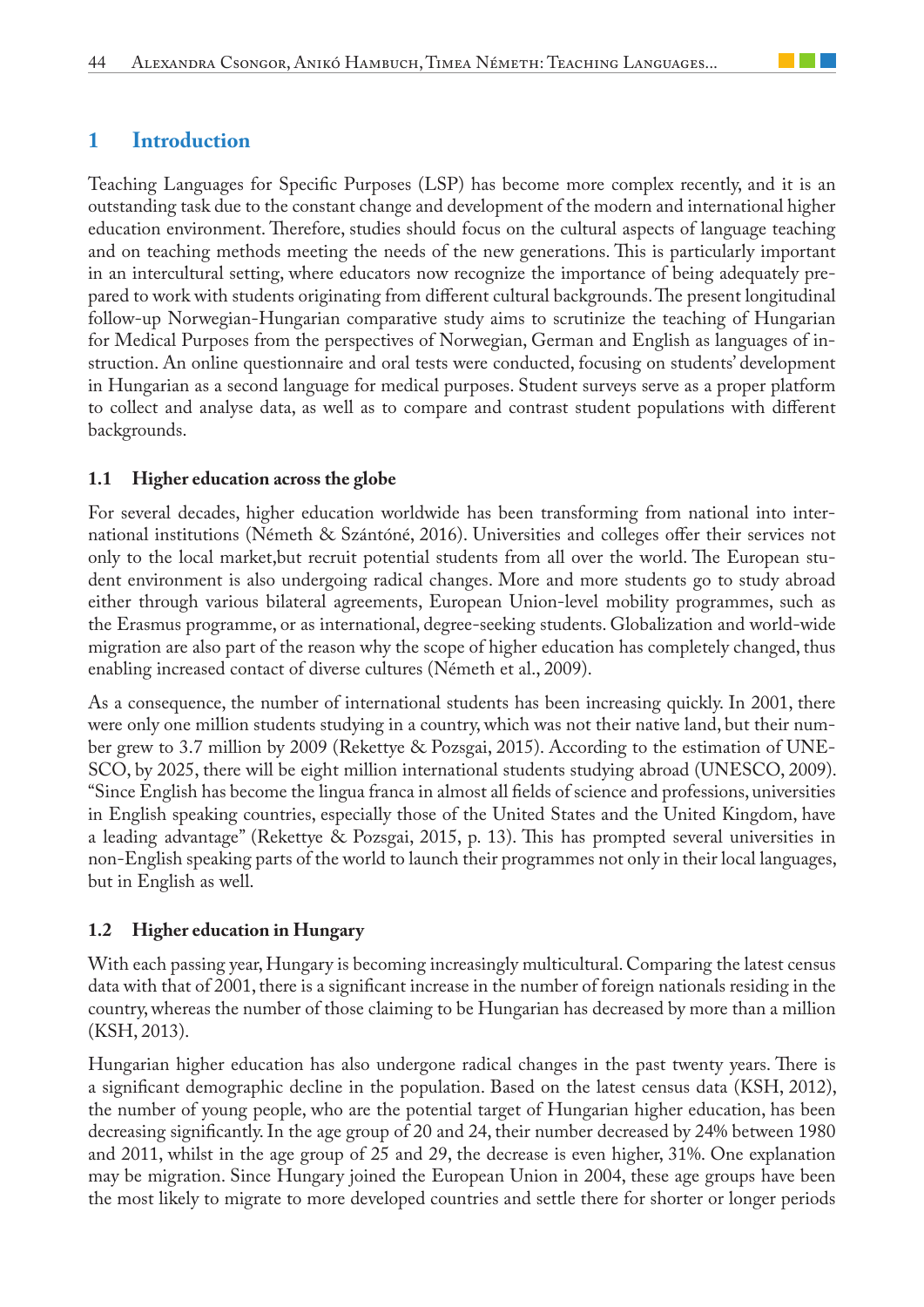of time. As a result, they get into higher education in these countries, mostly the United Kingdom and Germany and not Hungary.

As a consequence, fewer Hungarian students have been admitted to Hungarian higher education since the beginning of the 21<sup>st</sup> century. At the same time institutions receive less funding from the government, while their operational costs are on the rise. Therefore, tuition fees had to be introduced in several disciplines, mainly in Business Studies, Law and Humanities, to generate income. Yet, as a side effect of this, fewer Hungarian students have enrolled for studies. The Bologna process has also had its negative impact on the number of students. Many graduates in higher education decide to finish studying after earning their Bachelor degrees and immediately pursue employment (Pozsgai et al., 2012).

To balance the growing deficit, Hungarian higher education institutions generate income by launching international programmes. These are mostly available in English to target a higher student population, however, due to the proximity of German speaking countries, such as Austria and Germany, several programmes are also offered in German (Pozsgai & Németh, 2013).

This has led to the increase in the number of international students. Their number grew from 11,187 (academic year 2001/2002) to a total of 17,112 by the academic year of 2011/2012 (Császár & Wusching, 2014). In particular, Hungarian medical education has been very popular among international students; therefore, the vast majority of this student population studies medicine at one of the four medical schools in the country.

There are significant restrictions in the number of students admitted to medical schools in several European countries, such as Norway, Germany, Spain, and as a result, Hungary is one of the target countries for medical education in Europe, as demonstrated by the table below (Table 1). As Berács, Malota and Zsótér (2010) claim, the high quality of the services provided for the students both by the universities and the towns they are located in, also contribute to the substantial increase in the number of international medical students, which was more than 34% between 2001 and 2011.

|                | Name of University       | Faculty                       | <b>International students</b> |
|----------------|--------------------------|-------------------------------|-------------------------------|
|                | Semmelweis University    | Medicine                      | 2120                          |
| $\overline{2}$ | University of Debrecen   | Medicine                      | 1713                          |
| 3              | University of Pécs       | Medicine                      | 1559                          |
| $\overline{4}$ | University of Szeged     | Medicine                      | 966                           |
| 5 <sup>1</sup> | Corvinus University      | <b>Business and Economics</b> | 847                           |
| 6              | Szent István University  | Veterinary                    | 839                           |
| $\overline{7}$ | Eötvös Loránd University | Humanities                    | 511                           |
| 8              | Corvinus University      | Horticultural                 | 464                           |
| 9              | Semmelweis University    | <b>Health Sciences</b>        | 387                           |
| 10             | University of Debrecen   | Dentistry                     | 375                           |

Table 1: *Number of international students at Hungarian higher education institutions in 2012-2013. Source: Komlódiné Pozsgai, 2014*

## **2 Internationalising Medical Education in Hungary**

The medical schools started to introduce their programmes in different languages to attract more students from all over the world. Initially, it was the Semmelweis University in Budapest that launched the first German programme in 1983, followed by the first English programme at the Medical School of the University of Pécs in 1984. Shortly thereafter, the Medical School of the University of Szeged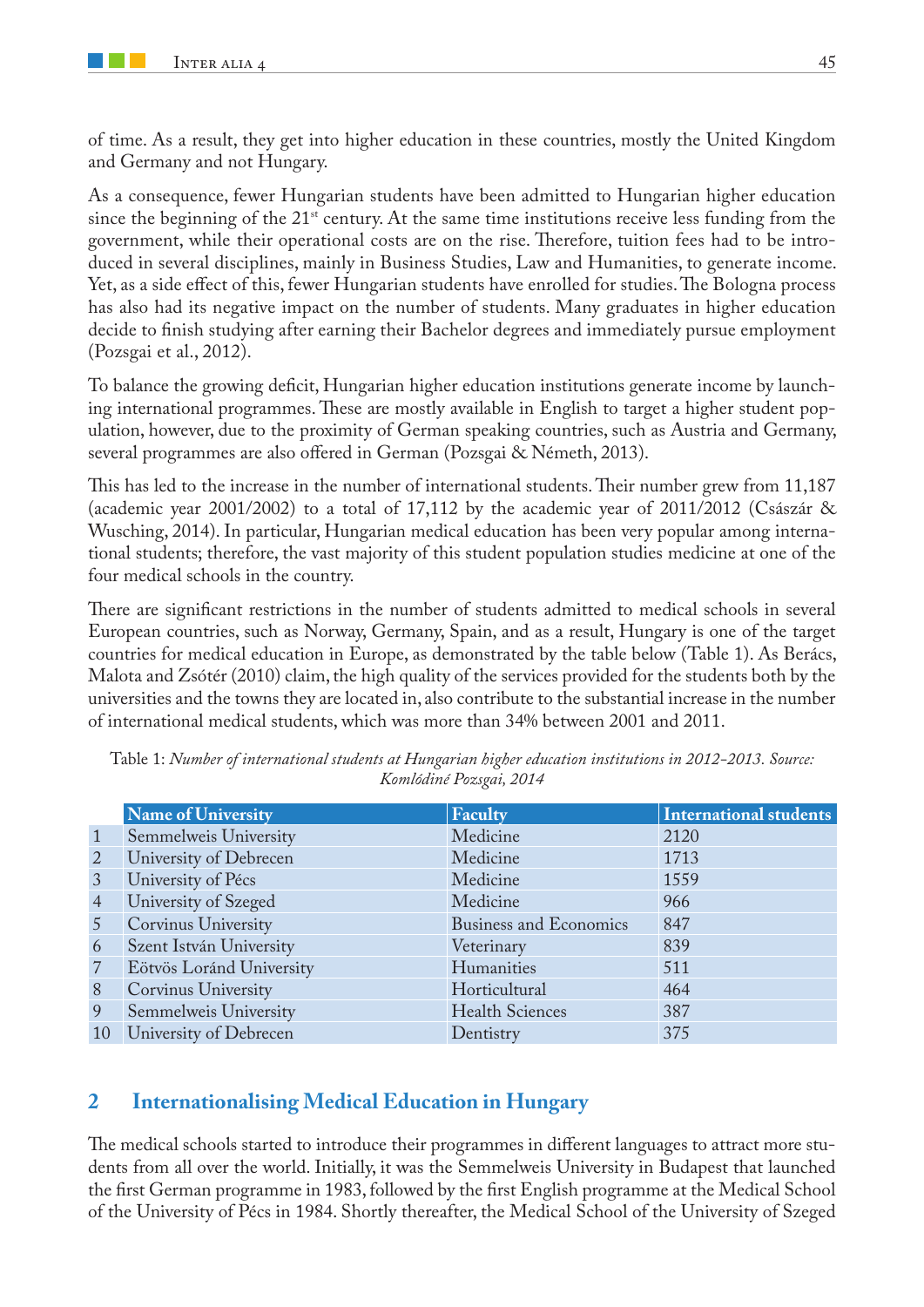introduced its English programme in 1985, followed by the Medical School of the University of Debrecen in 1987 (Császár & Wusching, 2014). In 2004, twenty years following the initial launch of its English programme, the UPMS introduced its medical education in German, targeting the student population in German speaking countries, such as Germany and Austria.

### **2.1 The Medical School of the University of Pécs (UPMS)**

As enrolment data indicate (Student statistics, 2016), the total number of students enrolled in September 2016 at UPMS was 3,635 students. Analysing the data further, it is suggested that the number of Hungarian students today only makes up 43% of the total student population. The majority of the students (37%) are from Germany, close to 14% come from Iran and Norway respectively, and the remainder arrive from various countries spanning the globe.

International students may enrol in elective language courses for medical purposes in Hungarian. The students study Hungarian for four to six semesters and acquire four contact hours per week. The final language examination for medical purposes in Hungarian is a prerequisite for the Internal Propaedeutics course in the fifth semester. Comprehensively, this exam was created and is required to test the international students' level of communication skills with patients admitted to clinical wardsand do so at a basic level when taking medical history and performing physical examinations. As a follow-up task, students have to present the case history of the patient in English to their supervisors; therefore, it is imperative to understand their answers. In summary, what students are expected to learn is how to use the medical terminology in sentences, how to understand authentic medical discourse, and how to communicate effectively in typical situations throughout Hungarian clinics.

## **3 The Impact of the Language of Instruction - The Case Study**

The research question of the present study is whether the language of instruction (either in their mother tongue or in English) has an impact on the performance of students learning Hungarian for Medical Purposes. Three different groups were involved in the study. The language of instruction is their mother tongue for the Norwegian students in Oslo and the German programme students in Hungary. In contrast, in the English programme, English language is used as a medium of instruction, which in most cases is not the mother tongue of the students. Our hypothesis was that those groups who study Hungarian using their mother tongue as the language of instruction would perform better at the end of the first and second semester.

The language instructors used the same course book and curriculum and the students were expected to take the same standardized oral exam at the end of each semester. Additionally, we conducted an online survey as part of a longitudinal study. The longitudinal, follow-up Norwegian-Hungarian comparative study aimed at examining multiple dimensions of teaching LSP, such as the influence of the language of instruction and the learning environment, the participants' motivation and the development of their intercultural competences. The questionnaire was an online anonymous survey and respondents were asked to choose a code name so that we could follow their development. The respondents were asked to fill in the questionnaire three times, at the beginning of their studies, at the end of the first semester and finally at the end of the second semester.

When conducting online research, there are several limitations, such as low response rate or using help when giving answers to language proficiency questions. To minimize these, we asked the participants to complete the survey in class. Each researcher devoted the last 30 minutes of their ultimate class in the semester to provide time for the students to complete the survey on their mobile devices or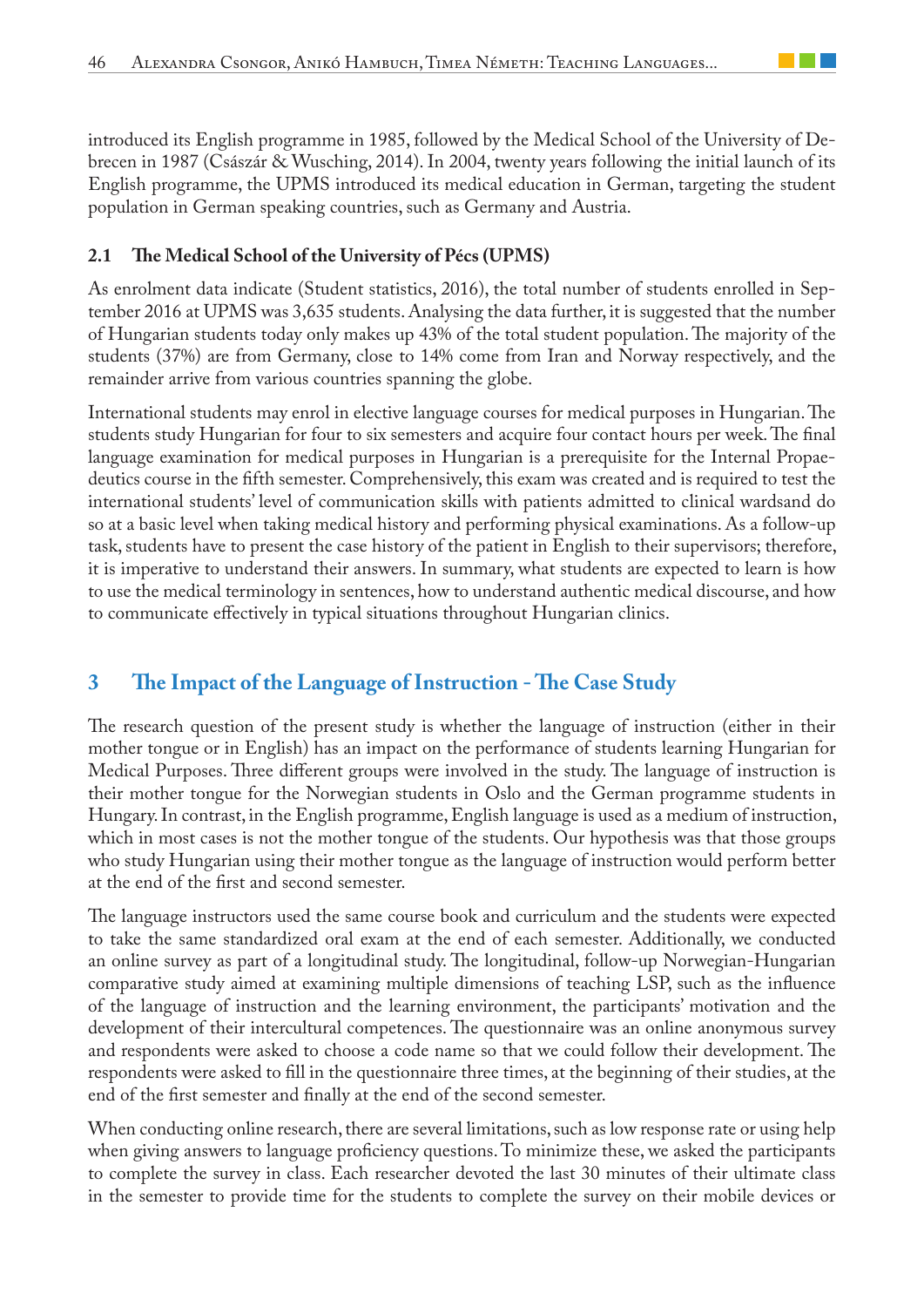laptops. The researcher stayed in the classroom to prevent any form of cheating by the students. The survey was opened the night before the session and was closed straight after completing the survey. Students were encouraged to fill in the survey, explaining both the importance of the research and the advantage of being able to follow their own development in the first year of their studies. As the ultimate language session preceded their oral exam, it also served as a practice and summary of their studies. We designed a system of code names and the results of their answers had no impact on the students' final grade.

A total of 158 students agreed to take part in the study. The composition of the students participating in the survey is shown in the figure below. All of the respondents were first year students at both schools. 58% of them were female and 42% were male. The majority (62%) were aged between 15 and 20.



Figure 1: *The composition of the students participating in the survey*

The questionnaire contained open and closed questions, which can be divided into four categories: socio-demographic data (Section 1: 20 questions), motivational background (Section 2: 4 questions), development of their language proficiency in the form of a standardized test (Section 3: 32 questions) and questions related to their intercultural competences (Section 4: 25 questions). In the first group of questions, besides the standard socio-demographic data questions, we also mapped all the languages spoken by the students and their parents in order to get a better picture of their language background. In examining motivation, we were primarily interested in their extrinsic and intrinsic motivation. The third group of questions aimed at both tracking their progress in language learning, and comparing the respondent groups studying, either using the mother tongue or English as instruction language. Intercultural competence and the attitudes that are related to the culture of the given language play an important role in language learning. The fourth question group concerned their knowledge and attitude regarding the Hungarian culture, people and traditions and studying in a multicultural environment.

Due to the limited length of this paper, only the second group of questions is analysed regarding the development of their language proficiency in the form of a standardized test. The 32 questions were compiled based on the curriculum and the students had to answer all in writing. They had seven questions related to general greetings and some specific communicative functions, such as wishing patients a speedy recovery. The next five prompts assessed their ability to introduce themselves briefly in the target language and to initiate conversation with the patient. The respondents were also asked to formulate seven questions in Hungarian about patients' biodata and risk factors, such as smoking,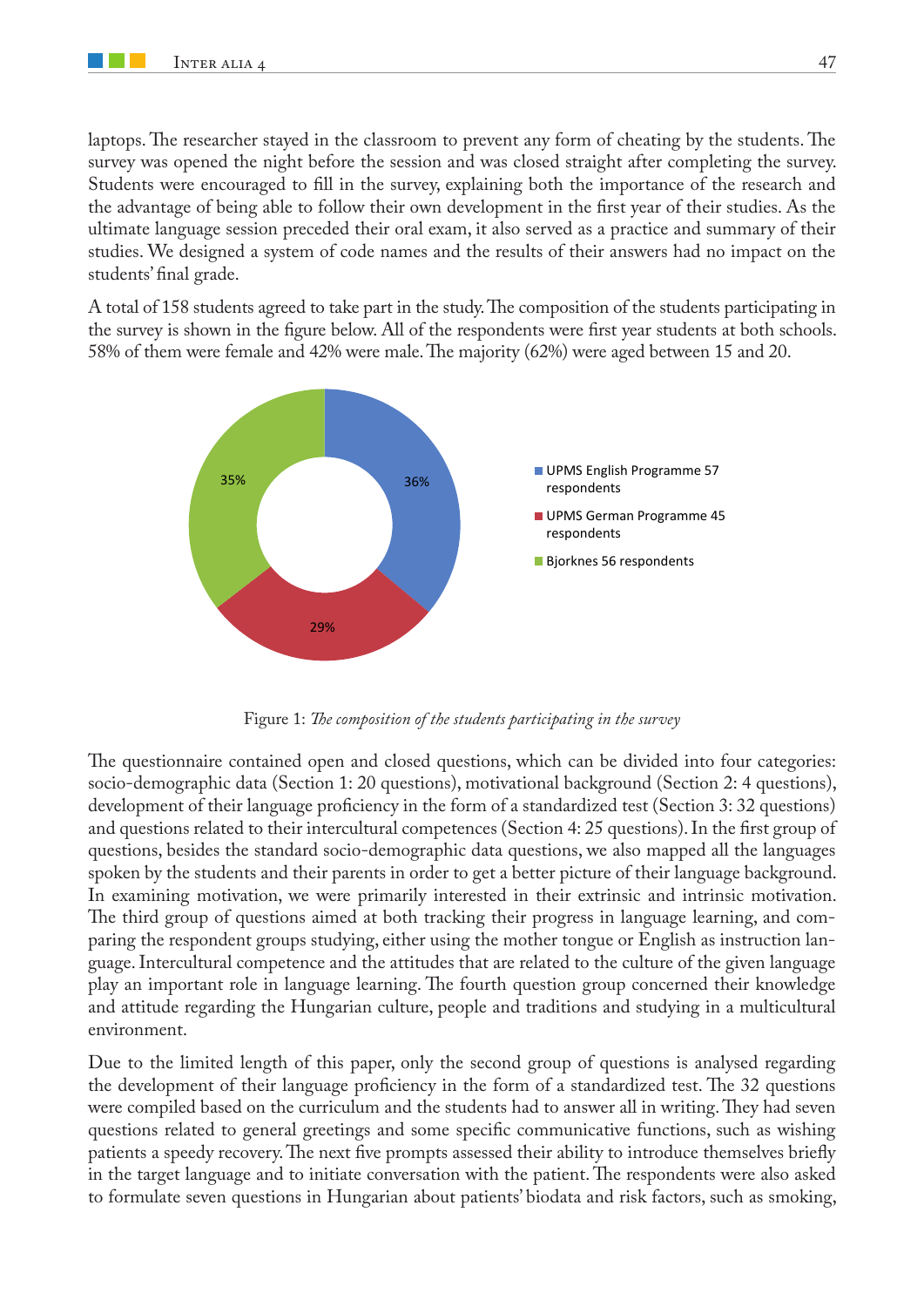drinking alcohol and taking medications. There were four questions related to the onset, location, character and radiation of pain. Finally, the students were asked to take a brief medical history regarding nine symptoms. The symptoms were related to common complaints such as headache, cough, fever etc. The table below illustrates the results of the third survey at the end of the second semester.

|                                 | <b>Biorknes</b> | German prog. | UPMS-English prog. |
|---------------------------------|-----------------|--------------|--------------------|
| <b>Greetings</b>                | 94 %            | 88 %         | 80 %               |
| <b>Introduction</b>             | 91 %            | 90 %         | 89 %               |
| <b>Biodata and risk factors</b> | 96 %            | 90 %         | 91 %               |
| Pain                            | 66 %            | 74 %         | 83 %               |
| <b>Symptoms</b>                 | 85 %            | 87 %         | 82 %               |

Table 2: *Results of the third survey-percentage of correct responses in Section 3*

As can be seen from the table above, the three groups of students gave relatively similar correct answers in almost all sections. Interestingly, the percentage of correct answers when forming greetings was higher for the Bjorknes students. These results were unexpected, as the other two groups of respondents study Hungarian in the native language environment, whereas students from Bjorknes learn the language in Norway. The other major difference can be detected in the total scores of questions related to pain. Those students who attend the Medical School in Hungary gave correct answers in 74% and 83% in the German and English programmes respectively. Only 66% of the respondents in Norway could answer correctly. These results can be due to several factors, one of them being different teaching methods. The teachers in Hungary have more opportunities to work with skilled experts and clinicians who emphasize the importance of clinical skills.

|  |  | Table 3: The percentage of correct responses in Section 3 |  |  |  |
|--|--|-----------------------------------------------------------|--|--|--|
|--|--|-----------------------------------------------------------|--|--|--|

|                                              | of instruction | Mother tongue-language $ $ English $-$ as a medium of<br>instruction |
|----------------------------------------------|----------------|----------------------------------------------------------------------|
| <b>Bjorknes</b> - Total score:               | 86.4%          |                                                                      |
| German programme - Total score:              | 85.8%          |                                                                      |
| <b>UPMS-English programme - Total score:</b> |                | 85%                                                                  |

As Table 3 shows, there was no significant difference in the percentages of correct answers given by the three different groups of students. 86.4% of the Bjorknes and 85.8% of the German programme students who study using the mother tongue as the medium of instruction gave correct answers. The total score of correct answers was 85% for the English programme students, where English was used as a medium of instruction. To sum up, contrary to our hypothesis, there was no remarkable difference in the students' performance. The results were supported by the oral tests at the end of each semester. In conclusion, the language of instruction has no significant impact on the learning of Hungarian for Medical Purposes in the first two semesters. One explanation may be the standardised methodology applied in all three programmes, i.e. the same medical Hungarian course book is used and the outcome requirements are also the same at the two institutions.

## **4 Discussion**

As part of broader research, the purpose of the present study was to examine the effects of the language of instruction on the language acquisition of Hungarian language learners in medical education. The